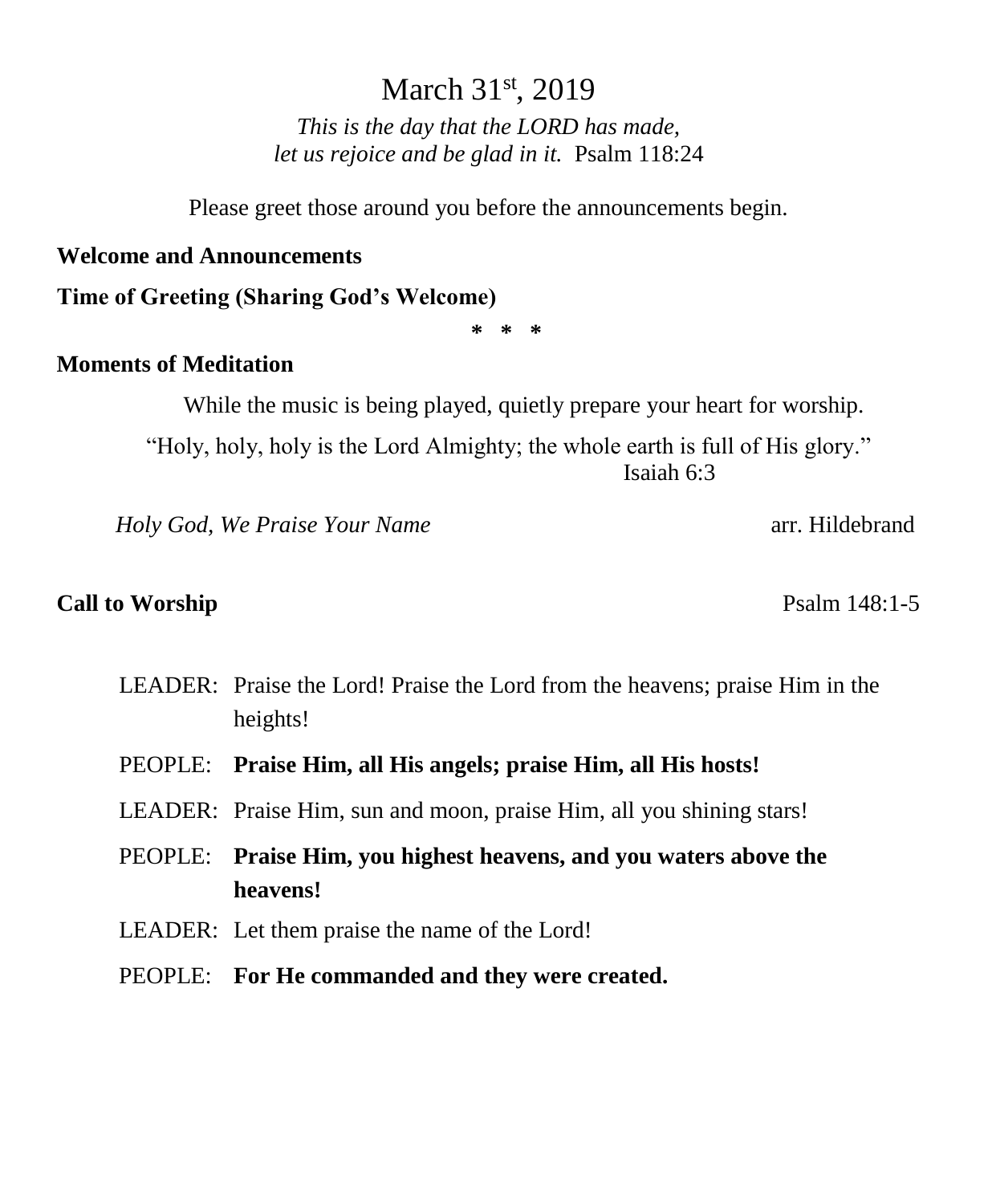Immortal, invisible, God only wise, in light inaccessible hid from our eyes, most blessed, most glorious, the Ancient of Days, almighty, victorious, Thy great name we praise.

Unresting, unhasting and silent as light, nor wanting, nor wasting, Thou rulest in might; Thy justice like mountains high soaring above Thy clouds which are fountains of goodness and love.

Great Father of glory, pure Father of light, Thine angels adore Thee, all veiling their sight; all praise we would render, O help us to see `tis only the splendor of light hideth Thee!

**\*Prayer of Invocation** 

**Scripture Reading** Romans 8:31-39 Pew Bible Page 1758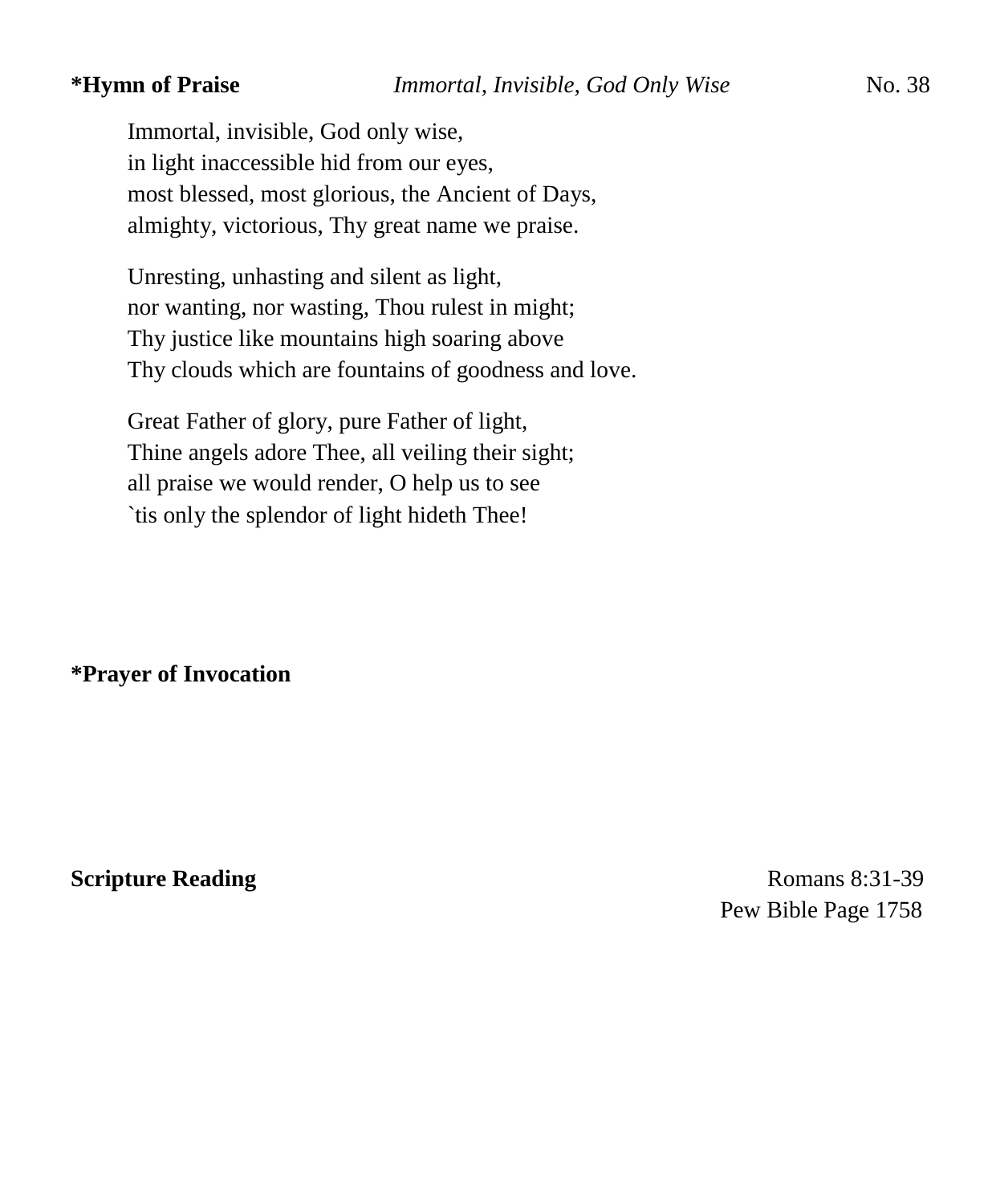

#### **Assurance of Pardoning Grace** Ephesians 2:4-5

**<sup>4</sup>** But because of his great love for us, God, who is rich in mercy, **<sup>5</sup>** made us alive with Christ even when we were dead in transgressions – it is by grace you have been saved.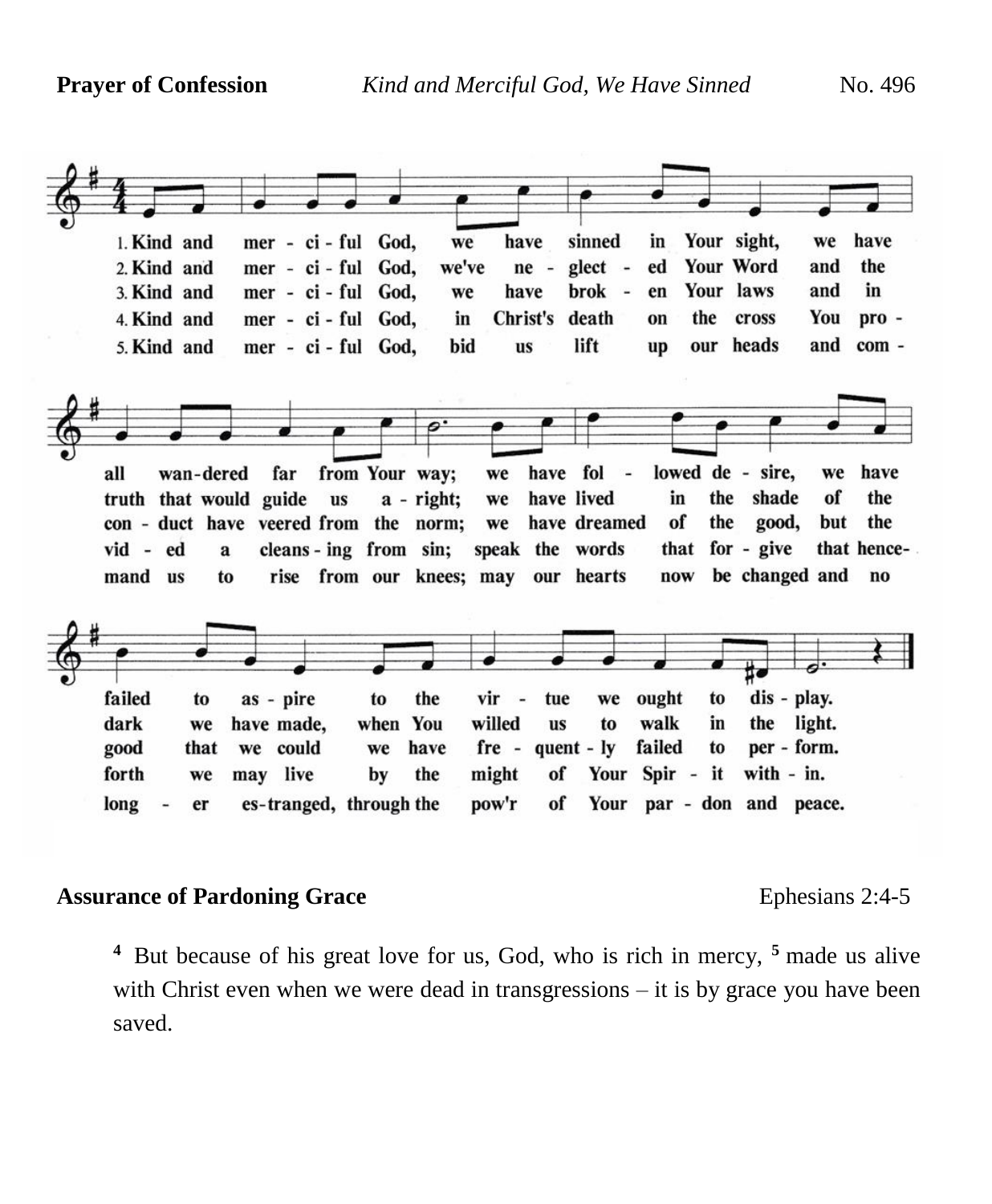## **\*Hymn of Thanksgiving** *Rejoice, Ye Pure in Heart* No. 604 vs. 1, 4, 5, 6

Rejoice, ye pure in heart, rejoice, give thanks and sing; your festal banner wave on high, the cross of Christ your King. Rejoice, rejoice, rejoice, give thanks, and sing.

Yes, on through life's long path, still chanting as ye go, from youth to age, by night and day, in gladness and in woe. Rejoice, rejoice, rejoice, give thanks, and sing.

At last the march shall end, the wearied ones shall rest; the pilgrims find their Father's house, Jerusalem the blest. Rejoice, rejoice, rejoice, give thanks, and sing.

Then on, ye pure in heart, rejoice, give thanks, and sing; your glorious banner wave on high, the cross of Christ your King. Rejoice, rejoice, rejoice, give thanks, and sing.

### **New City Catechism Question # 29**

#### **How can we be saved?**

Only by faith in Jesus Christ and in his substitutionary atoning death on the cross; so even though we are guilty of having disobeyed God and are still inclined to all evil, nevertheless, God, without any merit of our own but only by pure grace, imputes to us the perfect righteousness of Christ when we repent and believe in him.

**Prayer of Intercession**

**Tithes and Offering** *My Faith Looks Up to Thee* arr. Larson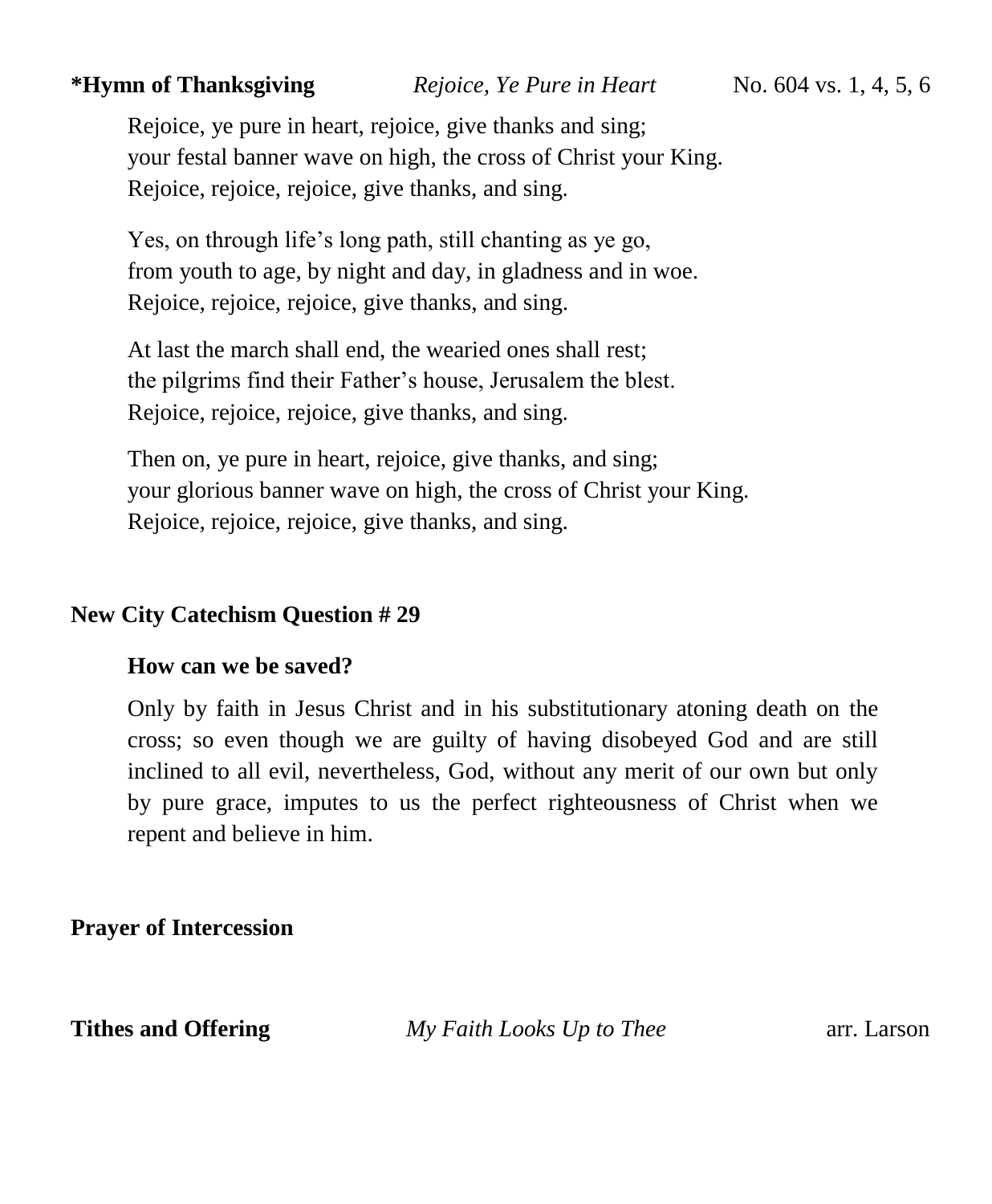**\*Chorus of Preparation** *Jesus, Draw Me Ever Nearer* 



Words and Music by M. Becker and K Getty; Used with permission; CCLI # 376630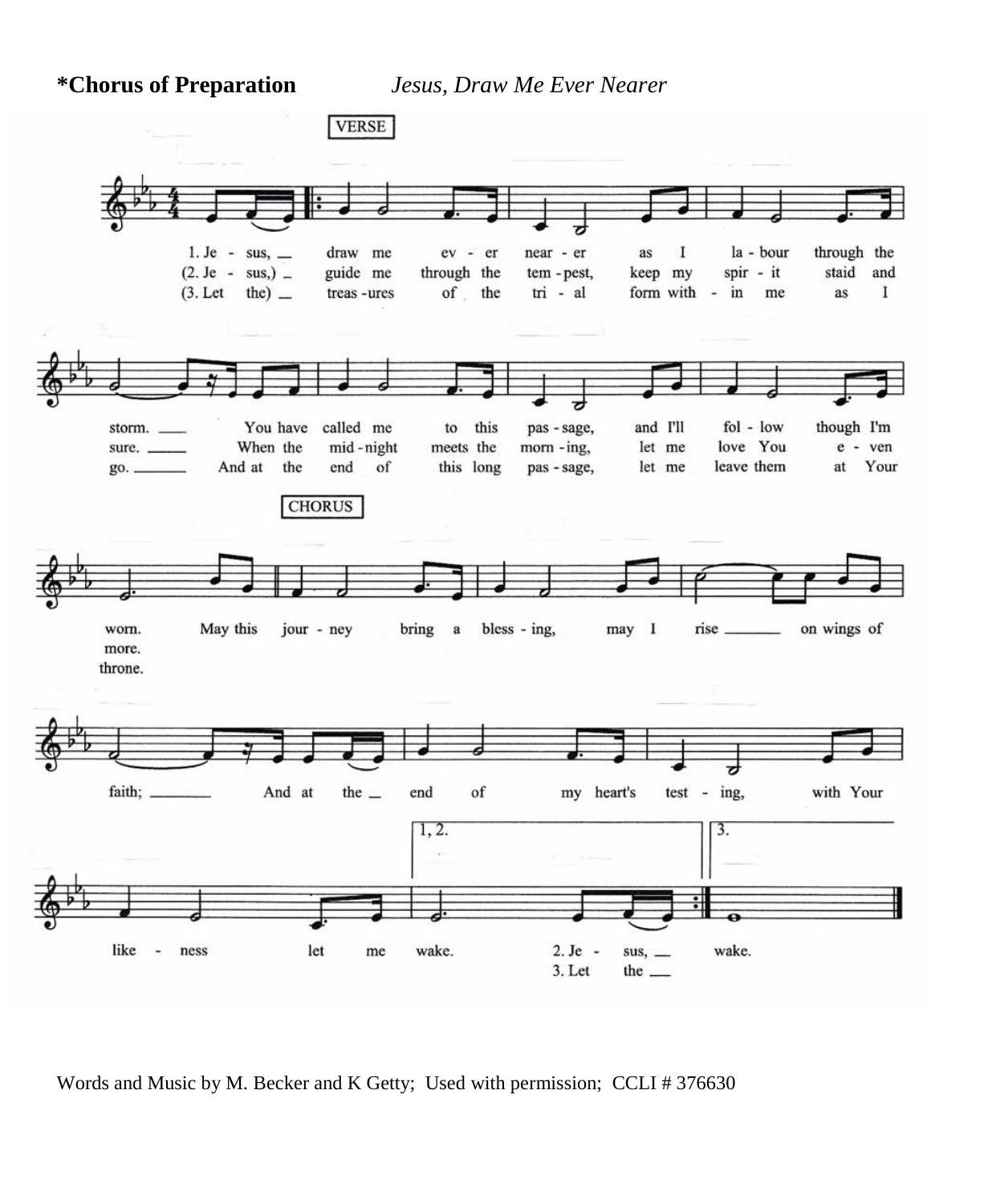Pew Bible Page 893

1. Surrounded by Fear

2. God's Response

3. Freed to Fear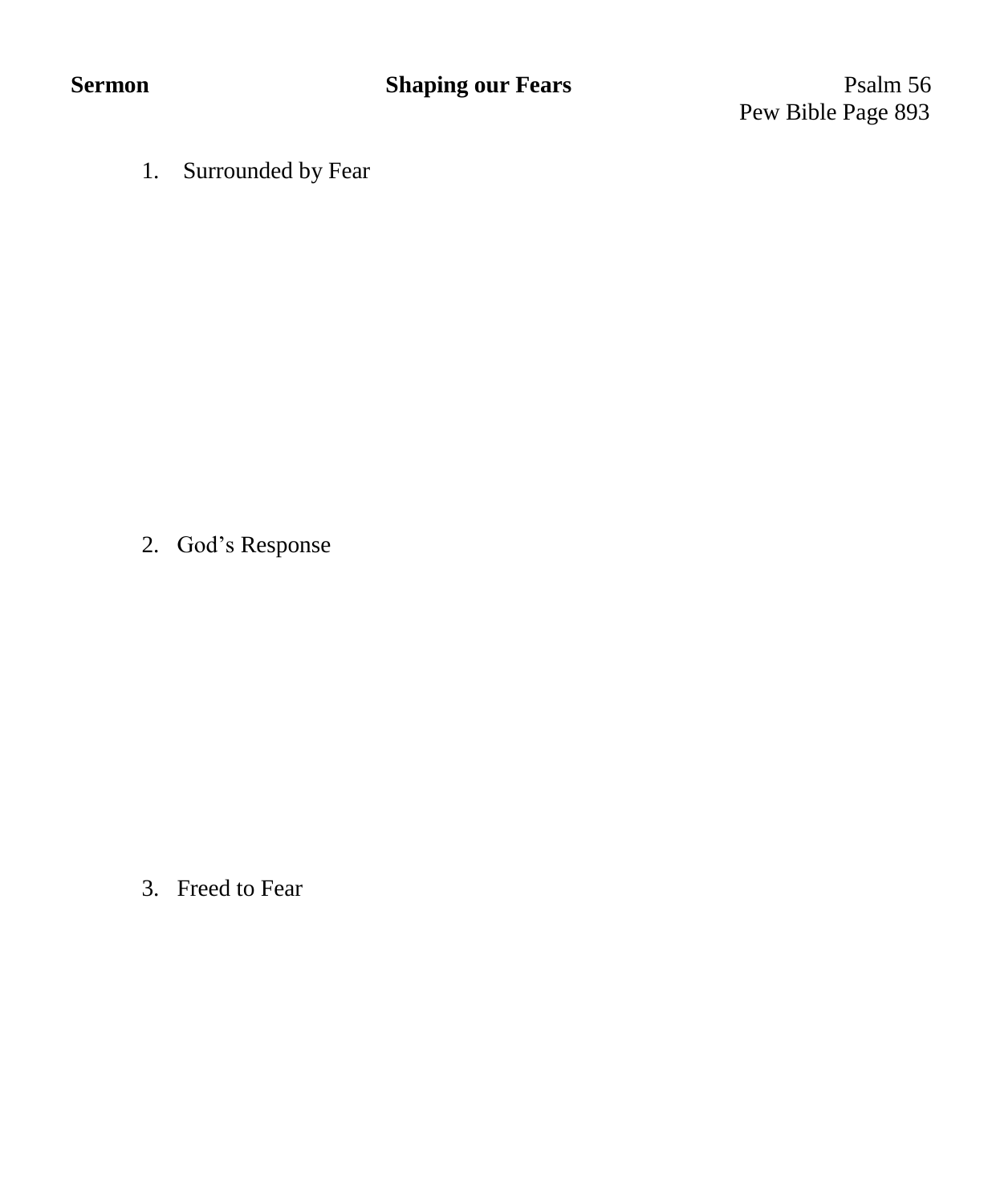A mighty fortress is our God, a bulwark never failing; our helper He amid the flood of mortal ills prevailing. For still our ancient foe doth seek to work us woe; His craft and pow'r are great; and armed with cruel hate, on earth is not His equal.

Did we in our own strength confide, our striving would be losing; were not the right man on our side, the man of God's own choosing. Dost ask who that may be? Christ Jesus, it is He, Lord Sabaoth His name, from age to age the same, and He must win the battle.

And though this world with devils filled, should threaten to undo us, we will not fear, for God hath willed His truth to triumph through us. The prince of darkness grim, we tremble not for him; his rage we can endure, for lo! his doom is sure; one little word shall fell him.

That Word above all earthly pow'rs, no thanks to them, abideth; the Spirit and the gifts are ours through Him who with us sideth. Let goods and kindred go, this mortal life also; the body they may kill: God's truth abideth still; His kingdom is forever.

# **\*Benediction**

# **\*Gloria Patri** No. 735

Glory be to the Father, and to the Son, and to the Holy Ghost; as it was in the beginning, is now, and ever shall be, world without end. Amen, amen.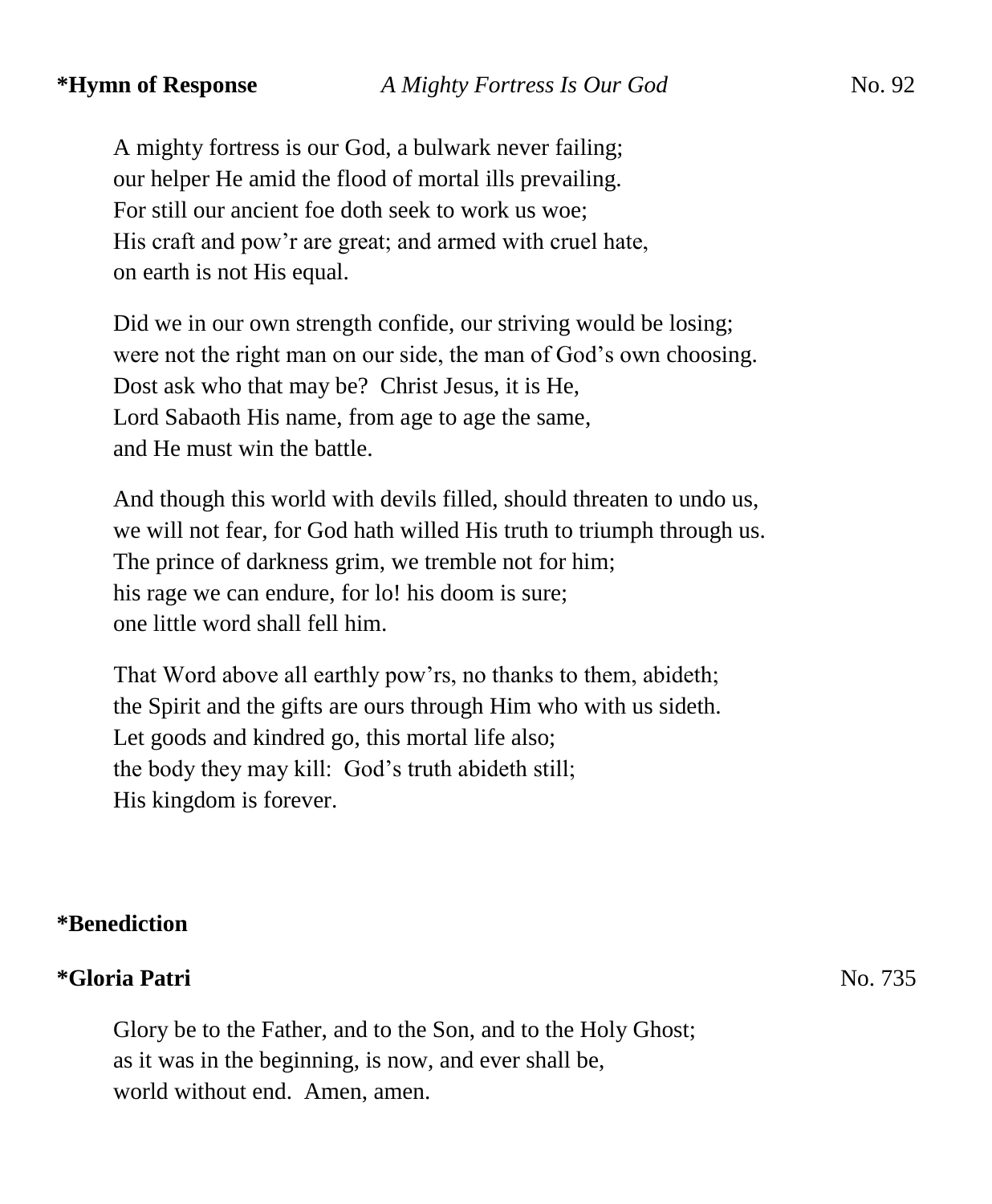**\* Congregation:** Please stand as able.

**\* \* \* \* \* \* \* \***

**Alto Sax** Alanna Tuitman **French Horn** Becky Schoon **Viola** Alan Tuitman **Organ** Sandy Schoon Sandy Schoon **Scripture, New City Catechism & Intercessory Prayer** Yon Lindborg, Elder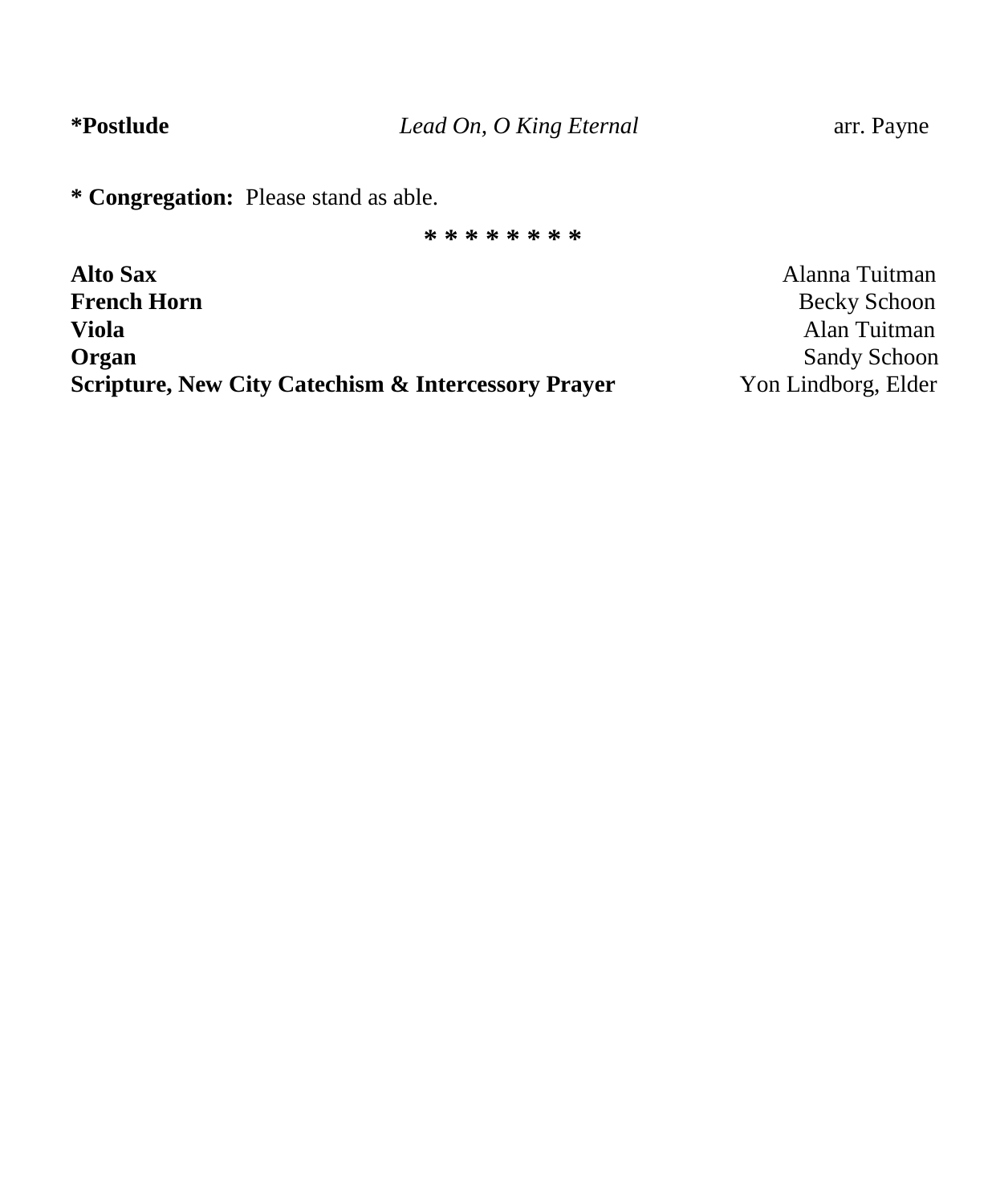# **Weekly Calendar**

| <b>DATE</b>       | TIME     | <b>EVENT</b>                                                              |
|-------------------|----------|---------------------------------------------------------------------------|
| <b>SUN 3/31</b>   | 9:00 AM  | <b>Opening Exercises</b>                                                  |
|                   | 9:15 AM  | <b>Sunday School</b>                                                      |
|                   | 10:30 AM | <b>Worship Service</b>                                                    |
|                   |          |                                                                           |
| <b>WED 4/03</b>   | 9:30 AM  | Ladies' Bible Study                                                       |
|                   | 11:00 AM | Ladies' Bible Study                                                       |
| <b>THURS 4/04</b> | 6:30 PM  | <b>Financial Peace University Class</b><br>Everyone welcome to last class |
| <b>SUN 4/07</b>   | 8:00 AM  | <b>Worship Committee Meeting</b>                                          |
|                   | 9:00 AM  | Opening Exercises – Jeff $&$ Esther Talley                                |
|                   | 9:15 AM  | <b>Sunday School</b>                                                      |
|                   | 10:30 AM | <b>Worship Service</b>                                                    |
|                   | 12:00 PM | Carry-In Lunch with Talleys                                               |

# **Important Upcoming Events**

| <b>SUN 4/14</b> | $6:00$ PM | <b>Prayer Meeting (Missions Focus)</b> |  |  |
|-----------------|-----------|----------------------------------------|--|--|
| <b>WED 4/24</b> | 6:30 PM   | <b>Congregational Meeting</b>          |  |  |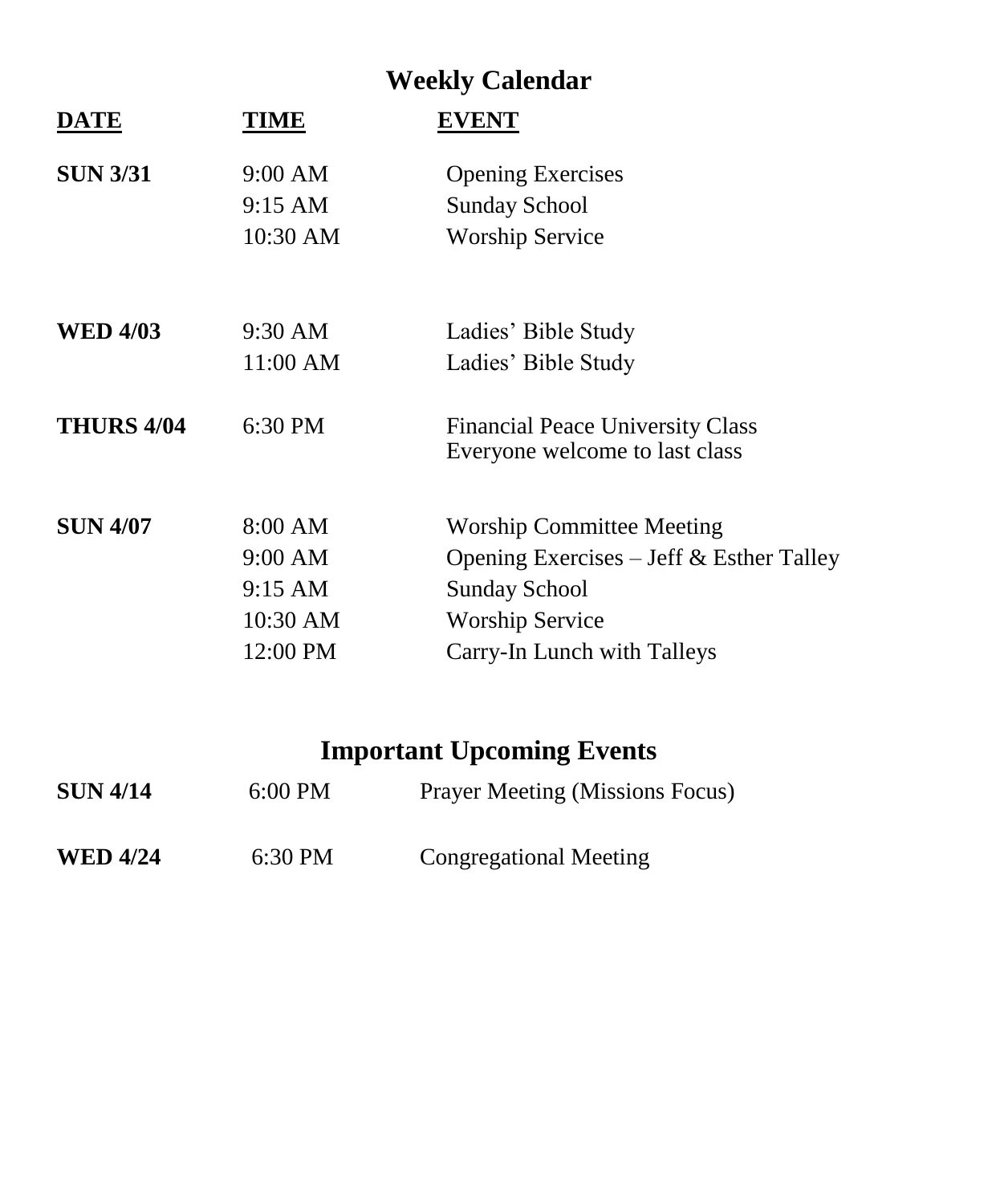# **Serving the Lord**

|                     | 3/31        | 4/07                | 4/14           |
|---------------------|-------------|---------------------|----------------|
| S.S. Nursery        | J. Marshall | B. Schoon           | L. Hrivnak     |
|                     | L. Martin,  | L. Hrivnak,         | D. O'Neal,     |
| <b>AM Nursery</b>   | Aaron L.    | Emily S.            | Cordie A.      |
| Greeters            | DeGroot     | Rogers              | Sederberg      |
| <b>Bring Treats</b> | J. Rogers   | Schoon              | <b>Hrivnak</b> |
| Server & Clean-Up   | Lindborg    | Schoon              | <b>Hrivnak</b> |
| Audio<br>B. Schoon  |             | <b>B.</b> Armstrong | J. Martin      |
| Elder of the Week   | Lindborg    | Schoon              | Stoltzfus      |



| 1 <sup>st</sup>  | Ken Coppage  | $10^{th}$ Matt Stechly | $11th$ Lynn Marshall    |
|------------------|--------------|------------------------|-------------------------|
| $16^{\text{th}}$ | Luke McAuley | $19th$ Kenton Greene   | $29th$ Krystal Trujillo |

17<sup>th</sup> Scott & Annmarie Severson's anniversary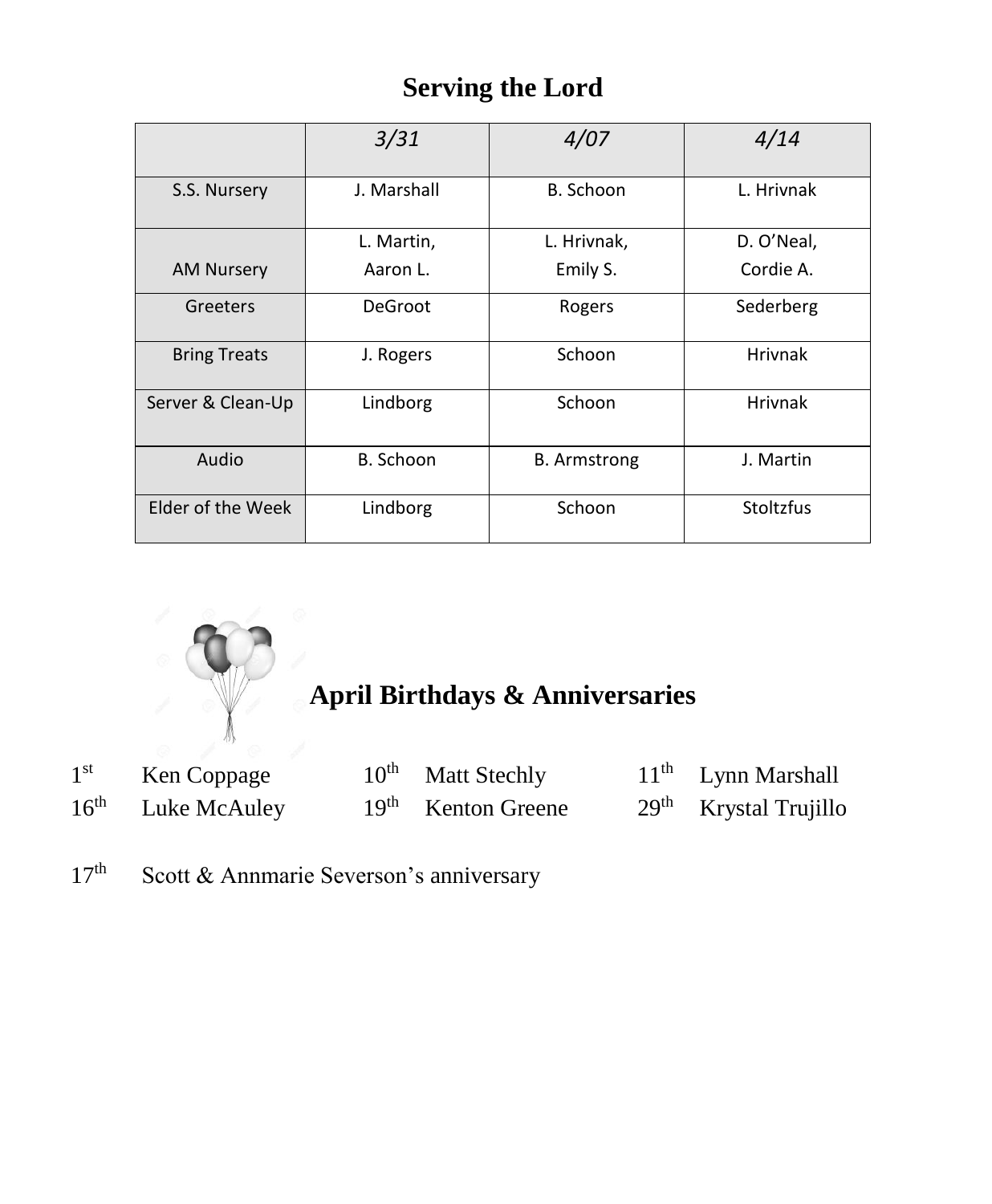# **Announcements**

 **Guest Pastor:** We welcome Pastor Curtis McDaniel to our pulpit this morning. Curtis is the Campus Pastor at Purdue University in West Lafayette. Curtis graduated with his M.Div. from Covenant Theological Seminary in 2009. During his time in seminary, he married Margaret whom he met through Reformed University Fellowship at University of Florida. After graduation from seminary, Curtis became the associate pastor at Grace Church of the Islands in Savannah, GA. In 2013, the Lord opened a door for Curtis and Margaret to work with RUF at Purdue University. They have three children, Anna (6) and Kate (4) and Drew (11 months). May our time together be a blessing to this church and to Pastor Curtis.

 **Everyone Invited to FPU's Last Class:** This Thursday, April 4 th will be the final lesson in the Financial Peace University series, and it is a very powerful lesson on giving and why having control of your finances is so important. We would like to invite everyone from the congregation to join us for this important lesson (6:30-8:00 pm). If you have any questions, please feel free to speak with Jason or Valerie Lash.

 **Missionary Visit and Carry-In Lunch on April 7:** Jeff and Esther Talley, career missionaries serving in Slovakia and formerly in Kenya, whom the church has supported for over 35 years, will be visiting next Sunday, April 7. They will lead the adult Sunday School class and Jeff will preach in the morning worship. Please plan to bring a dish to share for the carry-in lunch and time of fellowship. Families, it would be appreciated if you would bring a main dish.

 **The Lord's Supper**: We will not be celebrating The Lord's Supper next week since Missionary Jeff Talley will be preaching. The Lord's Supper will be celebrated on April 14 when Pastor Walter Lorenz will be preaching.